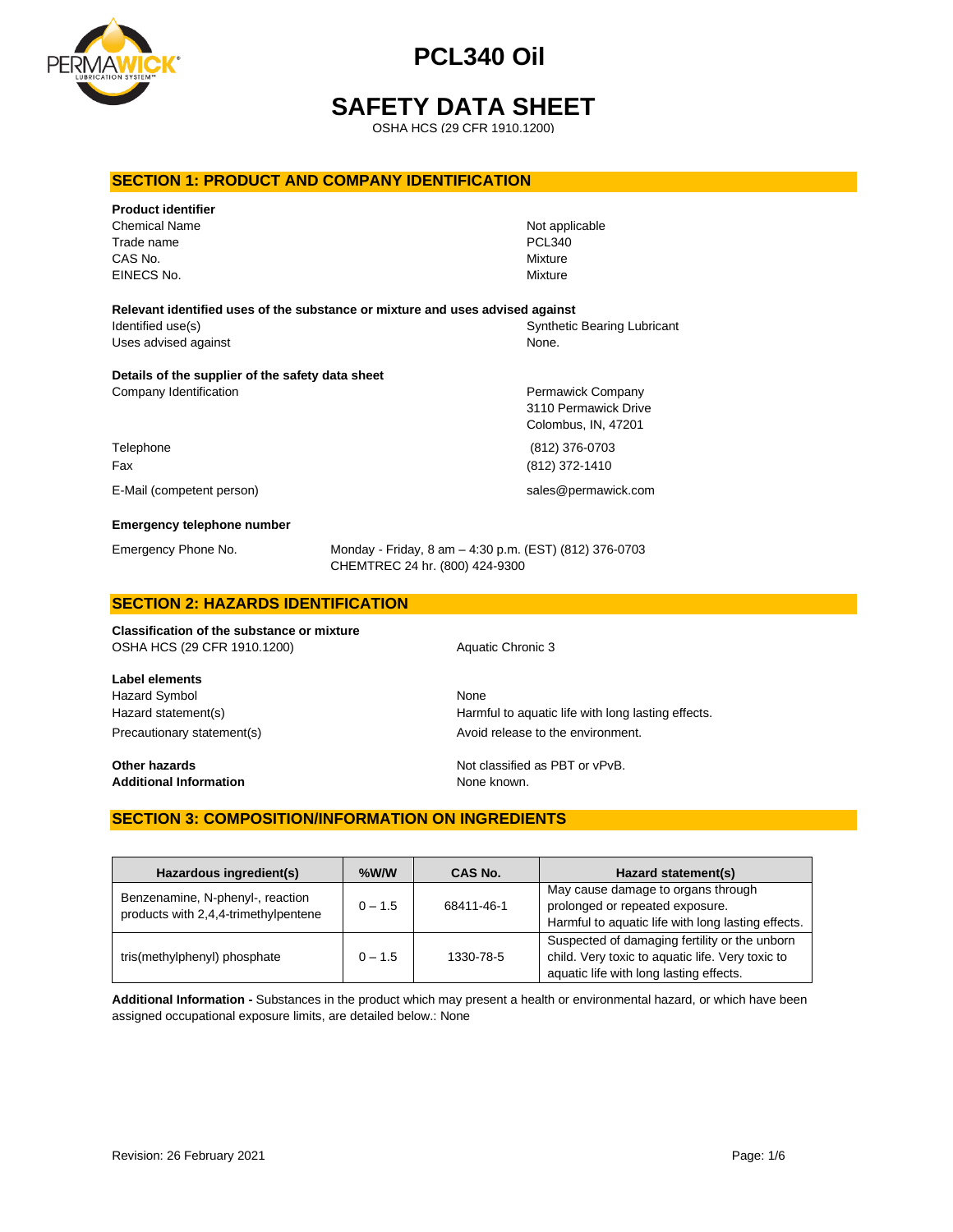

## **SECTION 4: FIRST AID MEASURES**



### **Description of first aid measures**

| Inhalation                                                                    | Unlikely to be required but if necessary treat<br>symptomatically.                         |
|-------------------------------------------------------------------------------|--------------------------------------------------------------------------------------------|
| <b>Skin Contact</b>                                                           | Wash affected skin with soap and water.                                                    |
| Eye Contact                                                                   | Eyes should be washed with plenty of water. If symptoms<br>occur obtain medical attention. |
| Ingestion                                                                     | Unlikely to be required but if necessary treat<br>symptomatically.                         |
| Most important symptoms and effects, both acute<br>and delayed                | None                                                                                       |
| Indication of the immediate medical attention and<br>special treatment needed | None                                                                                       |

# **SECTION 5: FIRE-FIGHTING MEASURES**

| <b>Extinguishing media</b>                            |                                                                                                             |
|-------------------------------------------------------|-------------------------------------------------------------------------------------------------------------|
| -Suitable Extinguishing Media                         | Extinguish with waterspray, dry chemical, sand or carbon<br>dioxide.                                        |
| -Unsuitable Extinguishing Media                       | None anticipated.                                                                                           |
| Special hazards arising from the substance or mixture | This product may give rise to hazardous fumes in a fire.                                                    |
| <b>Advice for fire-fighters</b>                       | A self contained breathing apparatus and suitable protective<br>clothing should be worn in fire conditions. |

# **SECTION 6: ACCIDENTAL RELEASE MEASURES**

| Personal precautions, protective equipment and<br>emergency procedures | Avoid skin contact. Avoid contact with eyes.                                                                                                       |
|------------------------------------------------------------------------|----------------------------------------------------------------------------------------------------------------------------------------------------|
| <b>Environmental precautions</b>                                       | Use appropriate container to avoid environmental<br>contamination.                                                                                 |
| Methods and material for containment and cleaning up                   | Contain and cover spilled substance with dry sand or earth<br>or other suitable dry material. Transfer to a container for<br>disposal or recovery. |
| Reference to other sections<br><b>Additional Information</b>           | None<br>None                                                                                                                                       |

| <b>SECTION 7: HANDLING AND STORAGE</b>                       |                                              |
|--------------------------------------------------------------|----------------------------------------------|
| Precautions for safe handling                                | Avoid skin contact. Avoid contact with eyes. |
| Conditions for safe storage, including any incompatibilities |                                              |
| -Storage Temperature                                         | Store at room temperature.                   |
| -Incompatible materials                                      | Strong oxidising agents.                     |
| Specific end use(s)                                          | Lubricating agent                            |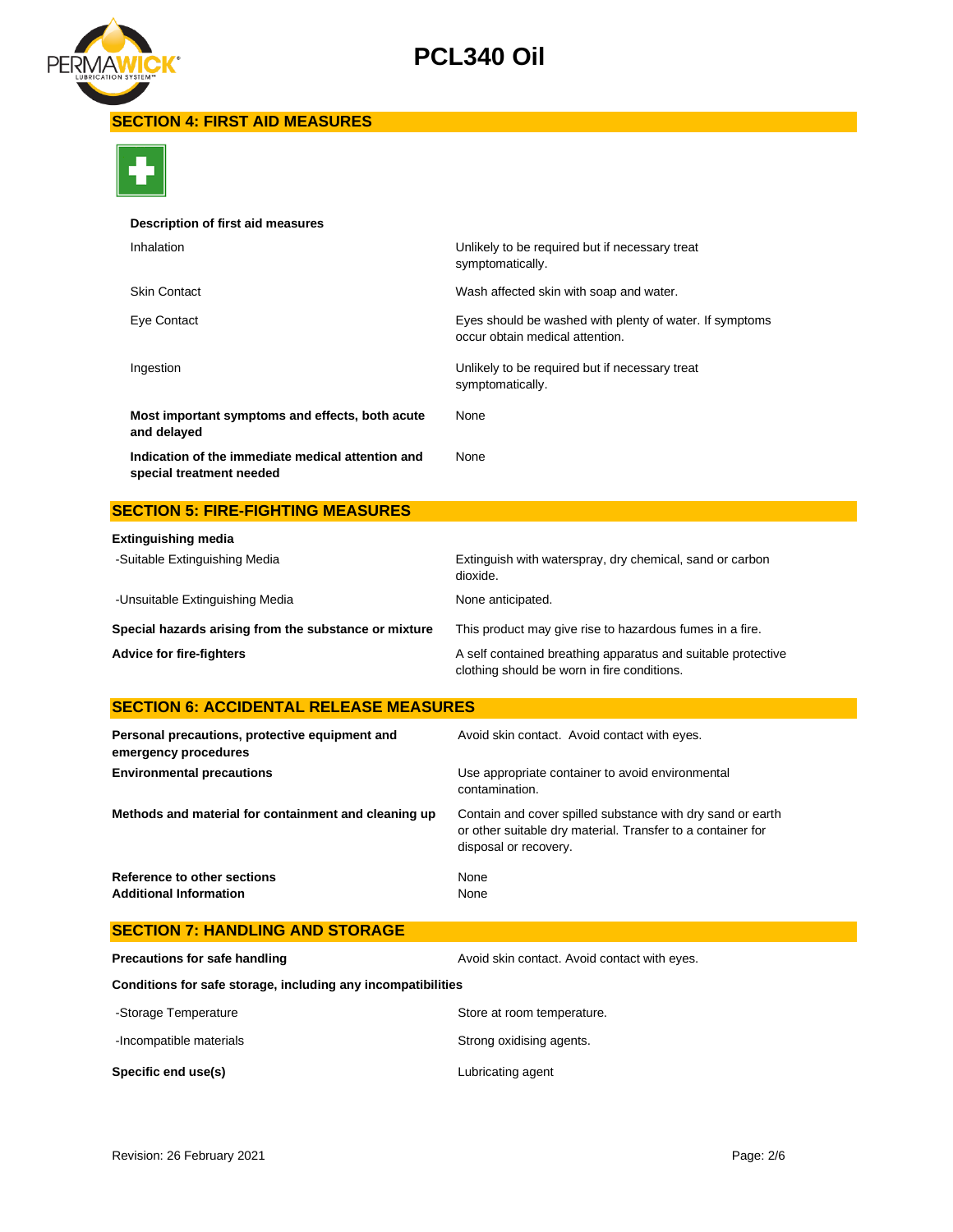

# **SECTION 8: EXPOSURE CONTROLS/PERSONAL PROTECTION**

### **Control parameters**

**Occupational Exposure Limits**

|                                          |                |            | LTEL (8 hr TWA ppm)    | STEL (ppm)                  |                                                                |                                                                                                                                        |
|------------------------------------------|----------------|------------|------------------------|-----------------------------|----------------------------------------------------------------|----------------------------------------------------------------------------------------------------------------------------------------|
| <b>SUBSTANCE.</b>                        | <b>CAS No.</b> | PEL (OSHA) | <b>TLV (ACGIH)</b>     | PEL (OSHA)                  | <b>TLV (ACGIH)</b>                                             | Note:                                                                                                                                  |
| None                                     |                |            |                        |                             |                                                                |                                                                                                                                        |
|                                          |                |            |                        |                             |                                                                |                                                                                                                                        |
| Recommended monitoring method            |                |            | None                   |                             |                                                                |                                                                                                                                        |
| <b>Exposure controls</b>                 |                |            |                        |                             |                                                                |                                                                                                                                        |
| Appropriate engineering controls         |                |            | Not normally required. |                             |                                                                |                                                                                                                                        |
| Personal protection equipment            |                |            |                        |                             |                                                                |                                                                                                                                        |
| Eye/face protection                      |                |            | Safety spectacles.     |                             |                                                                |                                                                                                                                        |
|                                          |                |            |                        |                             |                                                                |                                                                                                                                        |
| Skin protection (Hand protection/ Other) |                |            | Not normally required. |                             |                                                                |                                                                                                                                        |
|                                          |                |            |                        |                             |                                                                |                                                                                                                                        |
| Respiratory protection                   |                |            | Not normally required. |                             |                                                                |                                                                                                                                        |
|                                          |                |            |                        |                             |                                                                |                                                                                                                                        |
| Thermal hazards                          |                |            |                        | Not normally required.      |                                                                |                                                                                                                                        |
| <b>Environmental Exposure Controls</b>   |                |            |                        | local authority for advice. | Disposal should be in accordance with local, state or national | Use appropriate container to avoid environmental contamination.<br>legislation. Consult an accredited waste disposal contractor or the |

## **SECTION 9: PHYSICAL AND CHEMICAL PROPERTIES**

### **Information on basic physical and chemical properties**

| Appearance                               | Viscous liquid  |
|------------------------------------------|-----------------|
| Colour                                   | Amber, Clear    |
| Odour                                    | Faint Ester-lil |
| Odour Threshold (ppm)                    | Not available   |
| pH (Value)                               | Not available   |
| Melting Point (°C) / Freezing Point (°C) | Not available   |
| Boiling point/boiling range (°C):        | Not determine   |
| Flash Point (°C)                         | 270 [Open c     |
| Evaporation rate                         | Not applicable  |
| Flammability (solid, gas)                | Not applicabl   |
| Explosive limit ranges                   | Not applicable  |
| Vapour Pressure (Pascal)                 | < 1             |
| Vapour Density (Air=1)                   | >1              |
| Density (g/ml)                           | 1.01            |
| Solubility (Water)                       | Insoluble.      |
| Solubility (Other)                       | Not available   |
|                                          |                 |

Viscous liquid. Amber, Clear. Faint Ester-like. Not available Not available Not available Not determined. 270 [Open cup] Not applicable Not applicable Not applicable Insoluble.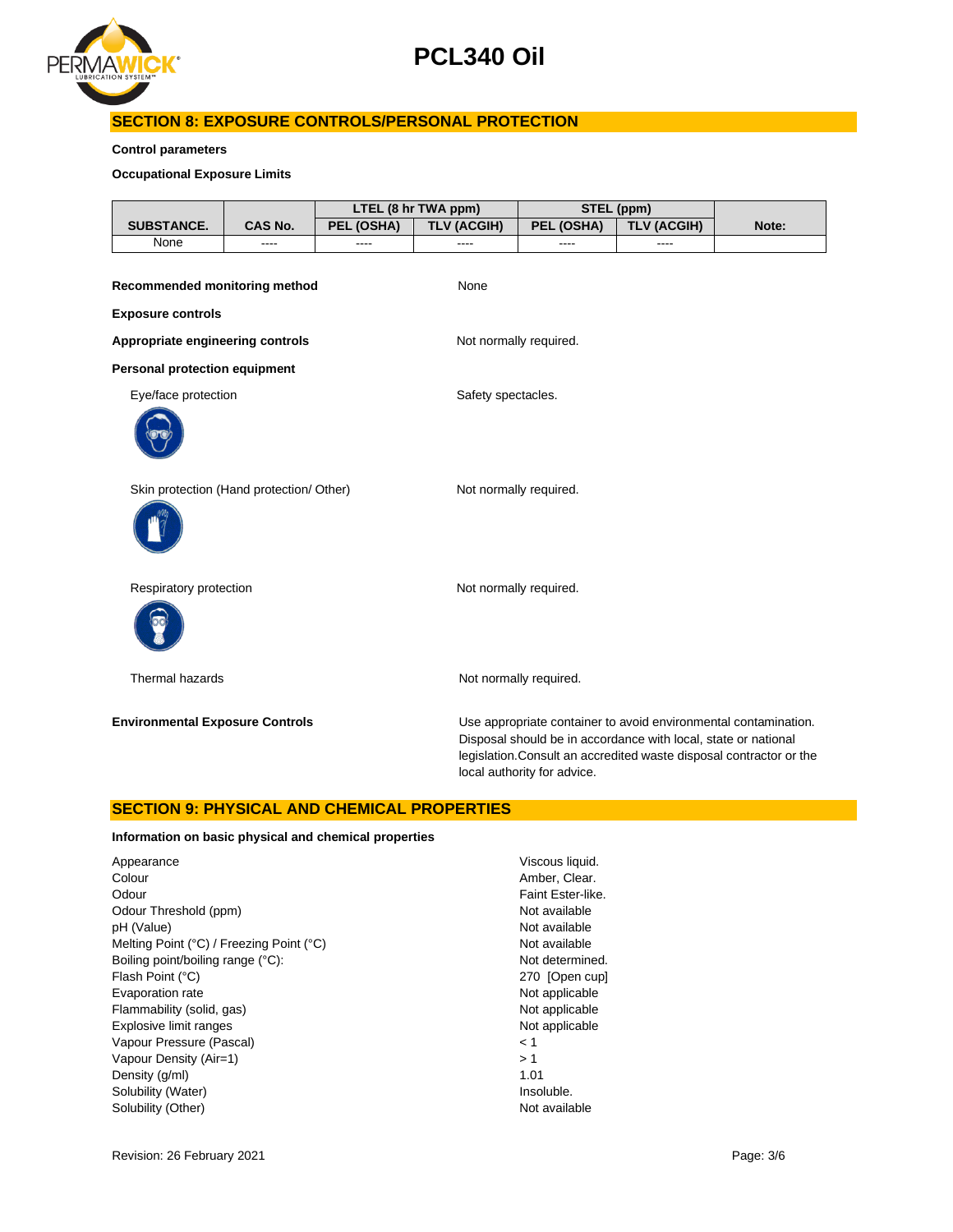

Partition Coefficient (n-Octanol/water) Not available Auto Ignition Temperature (°C) <br>
>282 Decomposition Temperature (°C) Not available Kinematic Viscosity (cSt) @ 40°C 73 (Listed in: Product specification) Explosive properties Not explosive. Oxidising properties Not oxidising.

**Other information** and the state of the state of the state of the Not available of the State of the State of the Not available

## **SECTION 10: STABILITY AND REACTIVITY**

**Reactivity Reactivity Stable under normal conditions. Chemical stability** Stable. **Possibility of hazardous reactions** None anticipated. **Conditions to avoid Incompatible materials Hazardous Decomposition Product(s)** Carbon monoxide, Carbon dioxide

None **Oxidizers** 

## **SECTION 11: TOXICOLOGICAL INFORMATION**

#### **Information on toxicological effects**

Benzenamine, N-phenyl-, reaction products with 2,4,4-trimethylpentene (CAS No. 68411-46-1)

**Acute toxicity** -Inhalation No data

**Repeated dose toxicity** No data **Mutagenicity** Negative **Carcinogencity** No data

-Ingestion LD50 > 5000 mg/kg (rat) -Dermal LD50 > 2000 mg/kg (rat) **-Irritation 1998 1998 1998 1998 Slightly irritant (Skin). Non-irritant to rabbit eyes.** 

**Sensitisation It is not a skin sensitiser.** 

**Toxicity for reproduction**  $NOAEL = 125 mg/kg (P/F1) (rat)$ 

tris(methylphenyl) phosphate (CAS No. 1330-78-5)

**Acute toxicity** -Ingestion LD50 > 20,000 mg/kg (rat) -Dermal LD50 3.7 g/kg (rabbit) **Sensitisation** It is not a skin sensitiser. **Mutagenicity** Negative **Carcinogencity** No data **Toxicity for reproduction Positive** 

**Other information IARC, NTP, OSHA, ACGIH do not list this product or IARC**, NTP, OSHA, ACGIH do not list this product or any components thereof as known or suspected carcinogen.

 $-LCSO > 11.1$  mg/l (rat) (1 hour(s)) **-Irritation Slightly irritant (Skin). Non-irritant to rabbit eyes. Repeated dose toxicity Call: NOAEL = 1000 mg/kg (rat)** Oral: NOAEL = 1000 mg/kg (rat) **Developmental Toxicity LOAEL** = 20 mg/kg (Developmental) NOEL = 20 mg/kg (Maternal)

#### **Other information** and a new motion of the None known

#### **SECTION 12: ECOLOGICAL INFORMATION**

#### **Toxicity**

Benzenamine, N-phenyl-, reaction products with 2,4,4-trimethylpentene (CAS No. 68411-46-1)

**Acute toxicity** Fish LC50> 100 mg/l (96 hour) (*D. rerio*) Aquatic invertebrates: EC50 >100 mg/l (48 hour) / (24 hour(s)) (*D. magna*)

Algae EC50 > 100 mg/l (72 hour) *(D. subspicatus)*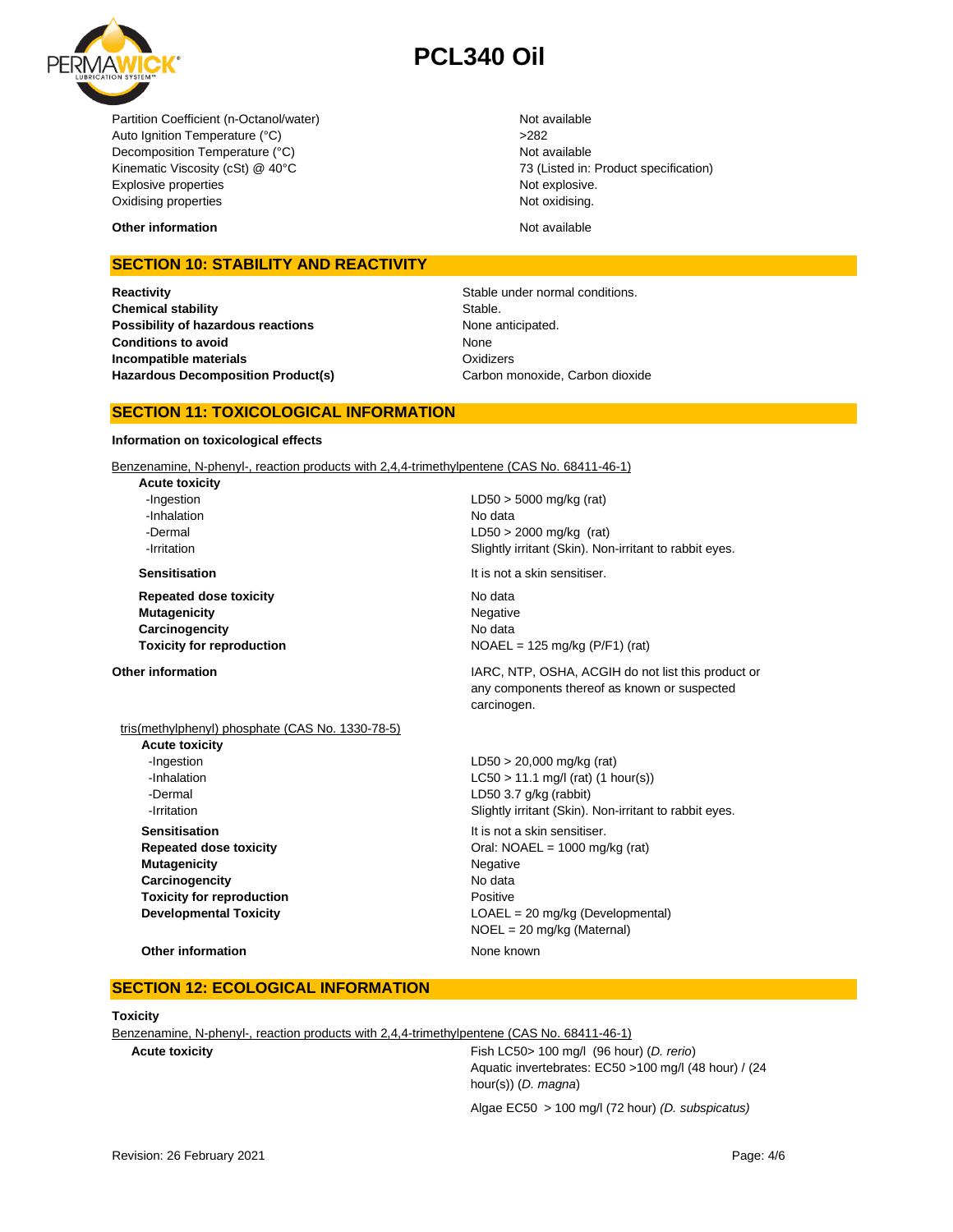

| <b>Long Term</b>                                                                                                                                                                        | (Growth rate) and (Biomass)<br>No data                                                                                                                                                                                                                                 |
|-----------------------------------------------------------------------------------------------------------------------------------------------------------------------------------------|------------------------------------------------------------------------------------------------------------------------------------------------------------------------------------------------------------------------------------------------------------------------|
| tris(methylphenyl) phosphate (CAS No. 1330-78-5)<br><b>Acute toxicity</b>                                                                                                               | Fish LC50 = $0.06$ mg/l (96 hour) ( <i>Rainbow trout</i> )<br>Fish LC50 = $44.8$ mg/l (96 hour) ( <i>Fathead minnow</i> )<br>Aquatic invertebrates: $EC50 = 146 \mu g/l$ (48 hour) (D.<br>magna)<br>Algae EL50 > 2500 µg/l (72 hour) / (96 hour) (S.<br>capricornutum) |
| <b>Long Term</b>                                                                                                                                                                        | Fish Sublethal Effects = $0.9$ mg/l (4 week(s)) (O. mykiss)<br>Aquatic invertebrates: NOEC = 0.011 - 0.019 mg/l<br>(Survival) (G. pseudolimnaeus)                                                                                                                      |
| Persistence and degradability<br><b>Bioaccumulative potential</b><br><b>Mobility in soil</b><br><b>Results of PBT and vPvB assessment</b>                                               | Not available<br>Not available<br>No data<br>Not classified as PBT or vPvB.                                                                                                                                                                                            |
| Other adverse effects                                                                                                                                                                   | None known.                                                                                                                                                                                                                                                            |
| <b>SECTION 13: DISPOSAL CONSIDERATIONS</b>                                                                                                                                              |                                                                                                                                                                                                                                                                        |
| Waste treatment methods                                                                                                                                                                 | Disposal should be in accordance with local, state or<br>national legislation. Consult an accredited waste disposal<br>contractor or the local authority for advice.                                                                                                   |
| <b>Additional Information</b>                                                                                                                                                           | None known.                                                                                                                                                                                                                                                            |
| <b>SECTION 14: TRANSPORT INFORMATION</b>                                                                                                                                                |                                                                                                                                                                                                                                                                        |
| DOT (DEPARTMENT OF TRANSPORTATION)<br>UN number<br>Proper Shipping Name<br>Transport hazard class(es)<br>Packing Group<br>Marine Pollutant<br>Special precautions for user<br>UN number | Not classified as dangerous for transport.                                                                                                                                                                                                                             |
| Land transport (ADR/RID)<br>UN number<br>Proper Shipping Name<br>Transport hazard class(es)<br>Packing Group<br><b>Marine Pollutant</b><br>Special precautions for user                 | Not classified as dangerous for transport.                                                                                                                                                                                                                             |
| Sea transport (IMDG)<br>UN number<br>Proper Shipping Name<br>Transport hazard class(es)<br>Packing Group<br>Environmental hazards<br>Special precautions for user                       | Not classified as dangerous for transport.                                                                                                                                                                                                                             |
| Air transport (ICAO/IATA)<br>UN number<br>Proper Shipping Name<br>Transport hazard class(es)<br>Packing Group<br>Environmental hazards<br>Special precautions for user                  | Not classified as dangerous for transport.                                                                                                                                                                                                                             |
| Revision: 26 February 2021                                                                                                                                                              | Page: 5/6                                                                                                                                                                                                                                                              |